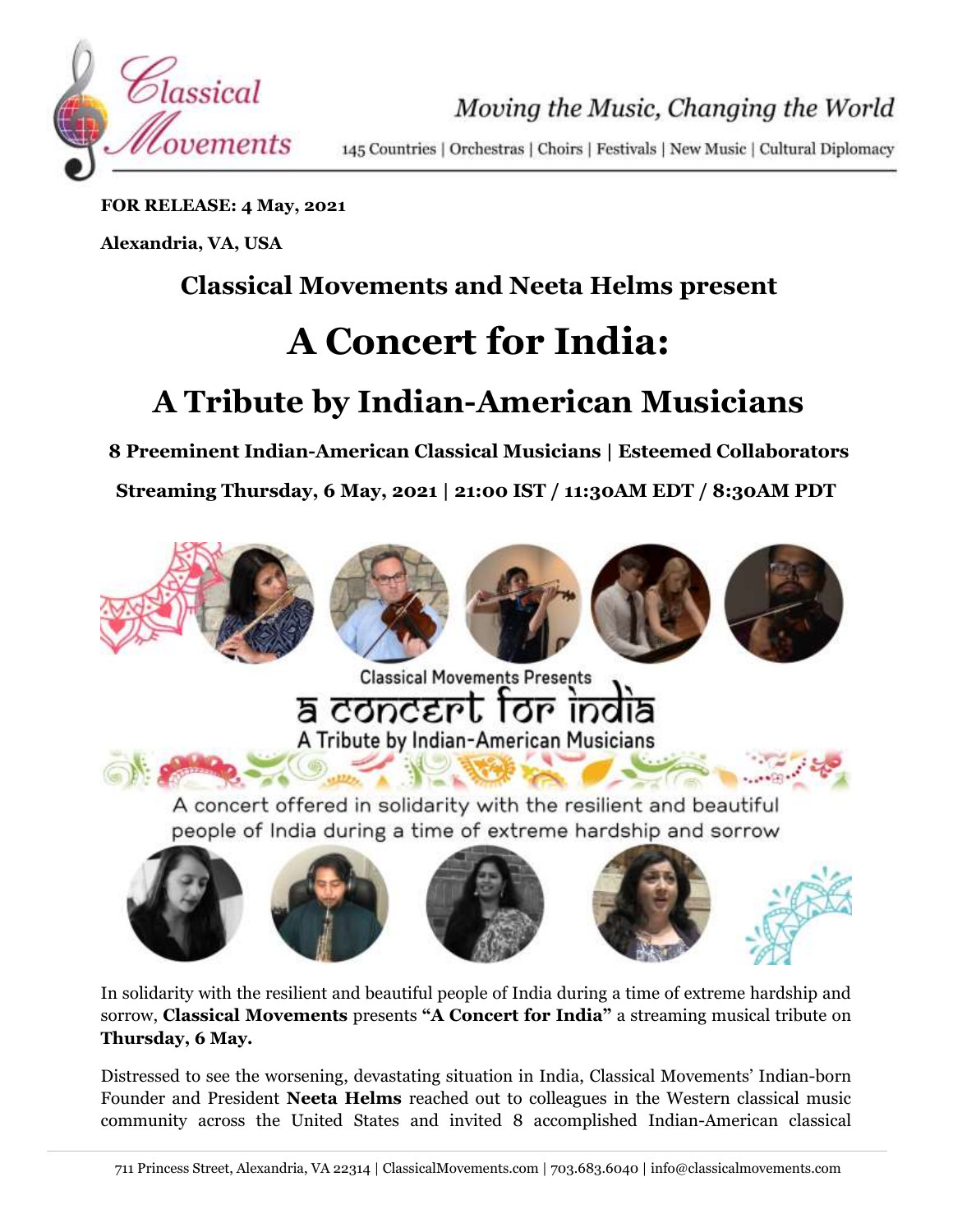

musicians (some performing with spouses or other collaborators) to offer moving performances of Indian and Western classical music and personal statements as a gesture of comfort.

"Like so many other Indians around the world, I have been horrified by the widespread suffering in India due to Covid-19," says Neeta Helms. "Wanting to make a difference beyond donations and being in a position at the center of the classical music world for three decades, I reached out to several of the many musicians of Indian origin who are making their mark in the United States and abroad. Knowing the power of music to offer comfort and peace in times of suffering, it is our hope that this will bring some solace to people facing such fear and anxiety."

The virtual **"Concert for India"** will be streamed on Facebook and YouTube by Classical Movements, the performers and other partners on **Thursday, 6 May** at **9pm IST / 11:30AM EDT / 8:30AM PDT**.

Viewers are encouraged to donate to international and Indian organizations supporting efforts to fight the pandemic.

### **Musical Program**

**"O Re Piya"** (Salim-Suleiman, Rahat Fateh Ali Khan)

Reena Esmail, Piano | Saili Oak, Indian Classical Vocalist

**"Piacevole non largo" from Canonic Sonata No. 4 in D minor** (Georg Philipp Telemann)

Dilshad Billimoria Posnock, Flute | Jason Posnock, Violin

#### *Bilder aus Osten* (Robert Schumann)

Vijay Venkatesh & Eva Schaumkell, Piano

#### **Piano Concerto No. 2: II. Allegro Scherzando** (Camille Saint-Saëns)

Vijay Venkatesh, Piano

Jeffrey Kahane, Conductor | Sarasota Festival Orchestra

#### *Alap in Raga Bhairavi* (Rohan Ramanan)

Rohan Ramanan, English Horn

#### *Vak* **for Solo Violin and Taanpoora** (Shirish Korde)

Priyanka Venkatesh, Violin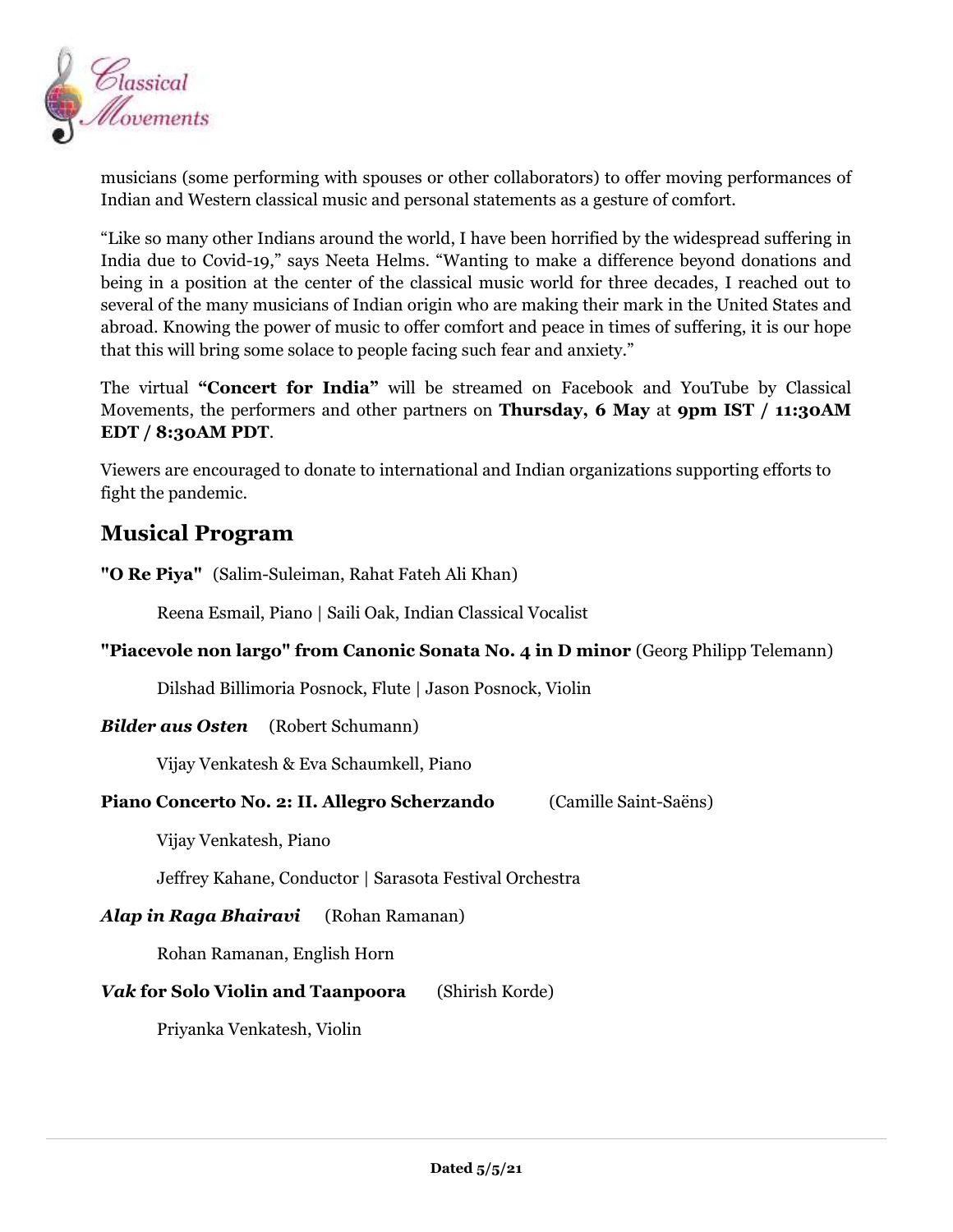

#### **"Pie Jesu" from** *Requiem* (Gabriel Fauré)

Sherezade Panthaki, Soprano

Greg Funfgeld, Organ

**"Hallelujah"** (Leonard Cohen, arr. Reena Esmail)

Vijay Gupta, Violin

## **About the Musicians**

Composer **Reena Esmail** works between the worlds of Indian and Western classical music. Esmail holds degrees in composition from The Juilliard School and the Yale School of Music. Esmail's work has been commissioned by ensembles including the Seattle Symphony, Baltimore Symphony Orchestra, Los Angeles Master Chorale, Kronos Quartet, Imani Winds, San Francisco Girls Chorus, Juilliard415, and Yale Institute of Sacred Music. Esmail is the Los Angeles Master Chorale's 2020-2023 Swan Family Artist in Residence, and Seattle Symphony's 2020-21 Composer-in-Residence. Esmail was Composer-in-Residence for Street Symphony (2016-18) and is currently an Artistic Director of Shastra, a non-profit organization that promotes cross-cultural music connecting music traditions of India and the West.

**Vijay Gupta** is an esteemed violinist, speaker and thought leader. Gupta served as a member of the Los Angeles Philharmonic for 12 years, which he joined as the youngest violinist in the orchestra's history, and has appeared as a guest concertmaster with the Philharmonia Orchestra of London and Los Angeles Opera. For his work as the Founder and Artistic Director of Street Symphony, which brings music to people in shelters, clinics, county jails and prisons, Gupta is the recipient of a 2018 Catherine D. and John T. MacArthur grant.

**Saili Oak,** Indian Classical Vocalist, is a senior disciple of Dr. Ashwini Bhide Deshpande, a leading vocalist of the Jaipur-Atrauli Gharana. Saili completed her Sangeet Visharad from the Gandharva Mahavidyalaya Mandal and has earned awards including the prestigious Pt.Jasraj Yuva Award, Pt Vasantrao Deshpande Yuva Award, and the Gaanwardhan Award. Known for her work in the Indian/Western Classical music crossover space, she has performed with notable western music ensembles including the Albany Symphony Orchestra and Los Angeles Chamber Orchestra. She has been featured on several albums including 'Beyond', 'American Mirror', 'Sing about it' and 'KALA'. Saili serves as the Programs Director of a non-profit organization 'Shastra' and as a Mentor for the Street Symphony.

**Sherezade Panthaki,** Soprano, enjoys ongoing collaborations with many of the world's leading interpreters including Nicholas McGegan, Masaaki Suzuki, Mark Morris, Nicholas Kraemer, Matthew Halls, Paul Agnew, and Lawrence Cummings and appearances with Philharmonia Baroque Orchestra, Bach Collegium Japan, Tafelmusik Baroque Orchestra, The Boston Early Music Festival, The San Francisco Early Music Festival, Los Angeles Philharmonic, Houston Symphony Orchestra, Music of the Baroque (Chicago), Calgary Philharmonic Orchestra. Born and raised in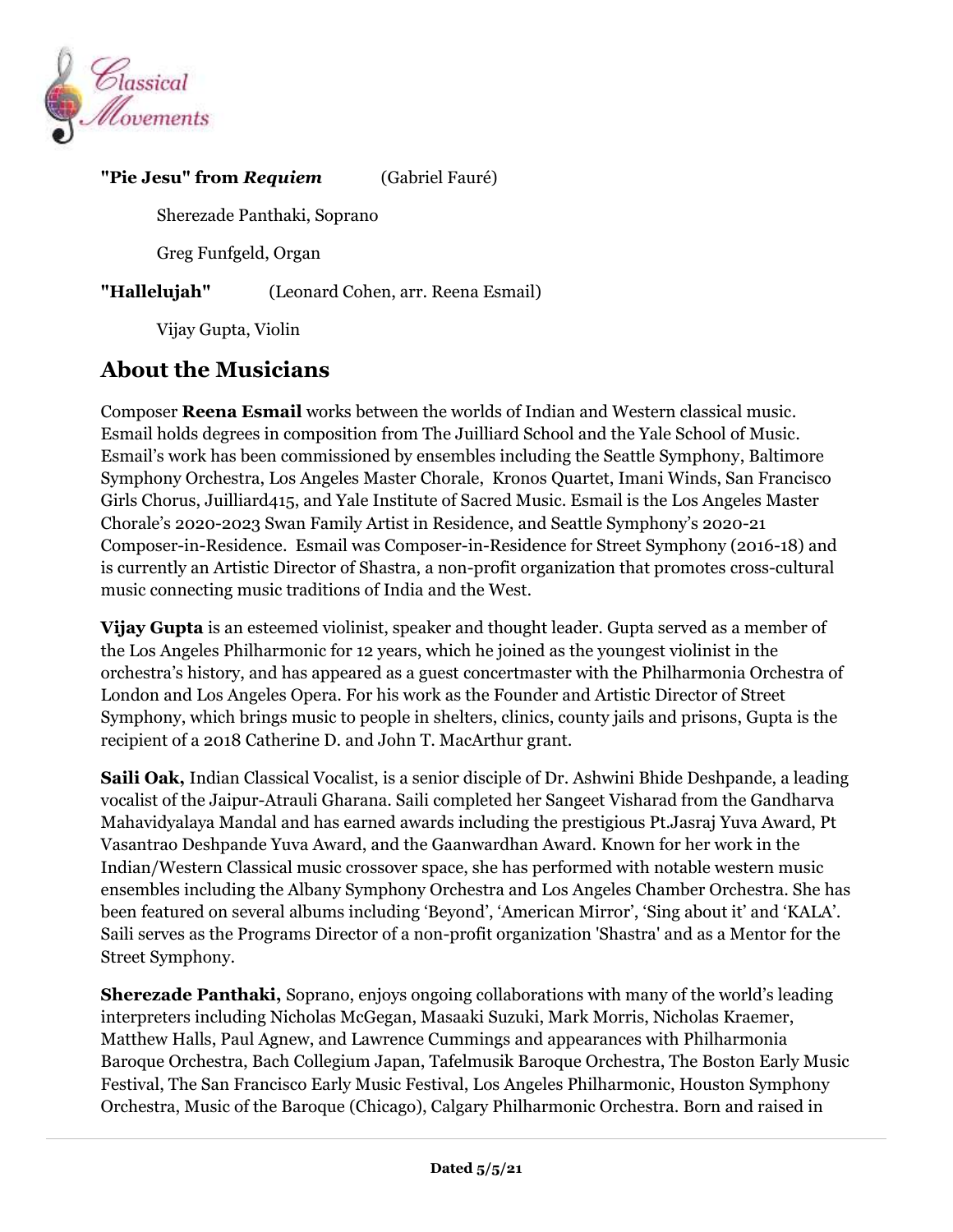

India, Ms. Panthaki began her musical education at an early age. Following intensive study and earning national distinction as a young pianist, she turned to singing and found a more personal and expressive means to connect with audiences. She holds an Artist Diploma with top honors from the Yale School of Music and the Yale Institute of Sacred Music, where she was the winner of multiple awards of distinction.

**Dilshad Billimoria Posnock,** Flute, studied at the Royal College of Music, London and the Carnegie Mellon School of Music for a Master's Degree, where she studied with Jeanne Baxtresser –former Principal Flute of the New York Philharmonic Orchestra, under Maestro Zubin Mehta. Dilshad has returned to India to perform several times at the NCPA in Mumbai and in other Indian cities. Dilshad is Principal Flute of the South Asian Symphony Orchestra (SASO). She is a freelance performer and teaches flute and World Music at the Brevard College.

**Jason Posnock,** Violin, has performed regularly in such prominent American ensembles as the Philadelphia Orchestra and the Pittsburgh Symphony Orchestra. Concertmaster of the Asheville Symphony Orchestra since 2007, he also serves on the faculty of Brevard College, and is the Vice President & Chief Artistic Officer at the Brevard Music Center.

**Rohan Ramanan,** English Horn, is a musician with a background in Hindustani vocals, Western oboe, and composition and plays oboe and English horn in the South Asian Symphony Orchestra. In addition to his performance activities, Ramanan serves as Executive Director of the Avartan Foundation, a non-profit organization dedicated to promoting Indian Classical arts by the next generation of musicians.

German pianist **Eva Schaumkell** has established a major international presence as Gold medalist in the 2018 International James Ramos Piano Competition and has appeared in recital at Walt Disney Concert Hall, Dorothy Chandler Pavilion, Steinway Hall London, Luton Music Club, Buckingham Palace, the City of London Festival, Stadthalle Weilburg, Kurhaus Bad Schwalbach, Coselpalais Dresden in Germany, and the MusicAlp Festival in Courchevel, France.

**Priyanka Venkatesh,** Violin**,** received a Doctorate (D.M.A) in Violin Performance from UCLA has won numerous concerto competitions and received multiple scholarships and summer fellowships, including at the Atlantic Music Festival, a new music festival in Maine. As a Fulbright Scholar studying Indian classical music in India, she is versed in both Western and Indian classical music. Through the initiative of the SASO, she travels to India to foster peace in the region through musical performance.

**Vijay Venkatesh** has been recognized on three continents as a pianist with profound musicianship, sparkling pianism and an innate sense of partnership. Vijay has rapidly established a major international reputation as top prizewinner in the San Jose, Seattle, Zimmerli, World Piano, and Waring International Piano Competitions and has been named a Davidson Fellow Laureate at the Library of Congress and Grand Prize Winner of the Los Angeles Music Center's Spotlight Awards. Mr. Venkatesh has performed as soloist with the symphony orchestras including Seattle, Vienna, Sarasota, Redlands, Roanoke, collaborated with preeminent conductors such as Jeffrey Kahane, Ludovic Morlot, David Lockington, David Stewart Wiley, Toshiyuki Shimada, Ken Lam,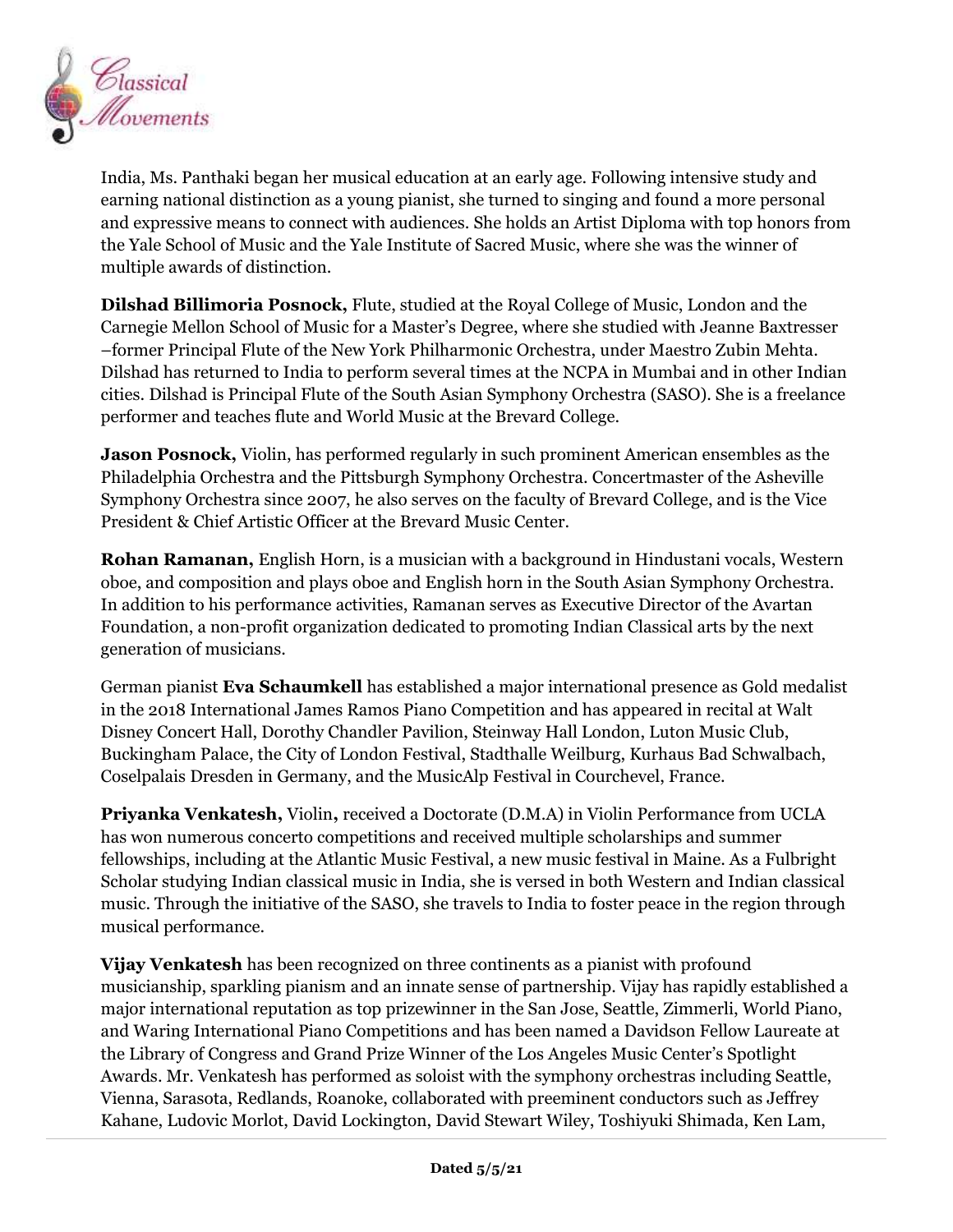

Michael Repper, Frank Fetta, and performed at Merkin Hall in New York, Chicago's Dame Myra Hess series, and at the Aspen, Brevard, Banff, Newport, Redlands Bowl, Sarasota, and Vienna Music Festivals. An active chamber musician, Venkatesh has appeared eight times on Le Salon de Musiques at the Dorothy Chandler Pavilion in Los Angeles and tours as the Vieness Piano Duo with his wife and pianist, Eva Schaumkell.

## **Classical Movements in India**

Growing up in India, Neeta Helms's family was involved in many major western classical music institutions: the Delhi Music Society, Delhi School of Music, Delhi Symphony Orchestra and Paranjoti Chorus number among them. Neeta organized her first tours to India before **Classical Movements**, with tours for American composer and pianist **Robert DeGaetano** in 1987 and 1988. When **Classical Movements** began touring **India** in 2000, sharing Indian culture with touring groups and bringing Western classical music to young, interested Indian musicians – including the highly acclaimed multi-city tour of the **Yale Institute of Sacred Music** and **Juilliard** in March, 2017.

In 2017, Classical Movements also launched the **India Choral Fellowship** to provide choral music workshops and clinics for Indian choirs, helping lay the foundation for both interpreting choral classics and creating new works that represent India's new musical traditions. Classical Movements has presented the **Gandharva Mahavidyalaya Choir**, **Madras Youth Choir**, **Chennai Children's Choir** at the **Serenade! Choral Festival** in Washington, D.C. Additionally, Neeta Helms has served as Artistic Advisor for the **South Asian Symphony Orchestra** founded by **Ambassador Nirupama Rao** and Classical Movements' Eric Daniel Helms commissioned a world premiere musical work for the first concert.

### **About Neeta Helms**

Since founding Classical Movements in 1992, Indian-born **Neeta Helms** has pioneered a model of concert touring for orchestras and choirs that emphasizes cultural exchange with local communities in 145 countries, with particular focus on frequently overlooked destinations. Under her leadership, Classical Movements has been the driving force behind ground-breaking projects in Russia, Cuba, South Africa, Vietnam, Iraq and elsewhere – and since 2020, the first live classical concerts in the United States since the beginning of the coronavirus pandemic. For her vision and commitment to transformative projects, she has been awarded the 2014 BCA10: Best Businesses Partnering with the Arts in America award, named one of Musical America's 2017 Movers & Shapers and received the 2019 ArtsMatter Award from the New Orchestra of Washington. After her Bachelor's at Delhi University and MBA at XLRI, Neeta moved to New York in 1986 through her job with the Tata Administrative Service.

## **About Classical Movements**

The premier concert tour company for the world's great **[orchestras](https://www.classicalmovements.com/orchestras/)** and **[choirs,](https://www.classicalmovements.com/choirs/) Classical Movements** creates meaningful cultural experiences through music in **145 countries.** An